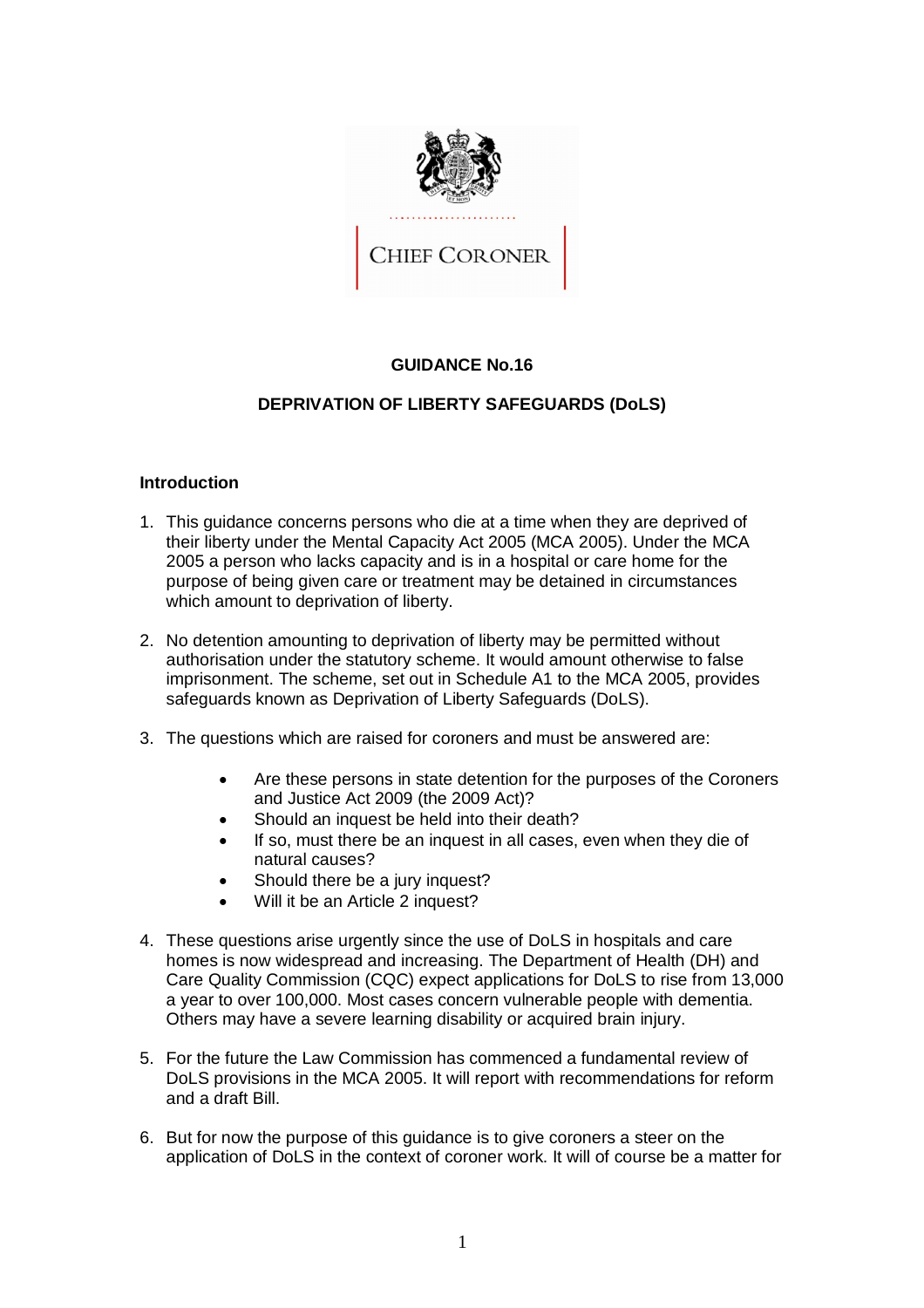coroners in the exercise of their independent judgment, and subject to any subsequent ruling of the High Court, to decide each case for themselves.

7. For the purpose of simplicity, the statutory authorisation for deprivation of liberty of a person in a hospital or care home will be referred to in this guidance as a DoL.

#### **What are DoLS? How is deprivation of liberty authorised?**

- 8. Following the decision in *R v Bournewood Community and Mental Health NHS Trust, ex p L* [1999] 1 AC 458 and its reconsideration at Strasbourg in *HL v UK*  (2004) 40 EHRR 761, it became necessary for the UK to introduce machinery for the protection of the thousands of mentally incapacitated people who were regularly deprived of their liberty in hospitals and care homes (and elsewhere).
- 9. Accordingly the MCA 2005 was amended by the Mental Health Act 2007 so as to provide a new statutory scheme for persons in hospitals or care homes who were proved on a balance of probabilities to lack capacity.

# **Lack of capacity**

- 10.Under the MCA 2005 lack of capacity is expressed in this way. A person lacks capacity in relation to a matter if he or she is unable to make a decision for himself or herself in relation to the matter because of an impairment (permanent or temporary) of, or a disturbance in the functioning of, the mind or brain: sections 1 and 2, MCA 2005.
- 11.Persons who lack capacity may be subject to deprivation of liberty, but only by authorisation under Schedule A1 of the MCA 2005 or by order of the Court of Protection (section 4A).

#### **Meaning of 'deprivation of liberty'**

12.Section 64(5) of the MCA 2005, the interpretation section, provides that references in the Act to deprivation of a person's liberty have the same meaning as in Article 5(1) of the European Convention on Human Rights. Article 5(1) of the Convention provides:

'Everyone has the right to liberty and security of person. No one shall be deprived of his liberty save in the following cases and in accordance with a procedure prescribed by law:.....e) **the lawful detention** of persons for the prevention of the spreading of infectious diseases, **of persons of unsound mind**, alcoholics or drug addicts, or vagrants.'

- 13.In *P v Cheshire West and Cheshire Council; P and Q v Surrey County Council* [2014] UKSC 19 (a DoLS case but not a coroner case) the Supreme Court stated that the purpose of Article 5 was to ensure that people were not deprived of their liberty without proper safeguards.
- 14.The Supreme Court decided (by a majority), citing *HL v UK* (above), that deprivation of liberty arose when the person concerned 'was under continuous supervision control and was not free to leave' [49], [63] and [87]. This should be determined 'primarily on an objective basis' [76] – [87].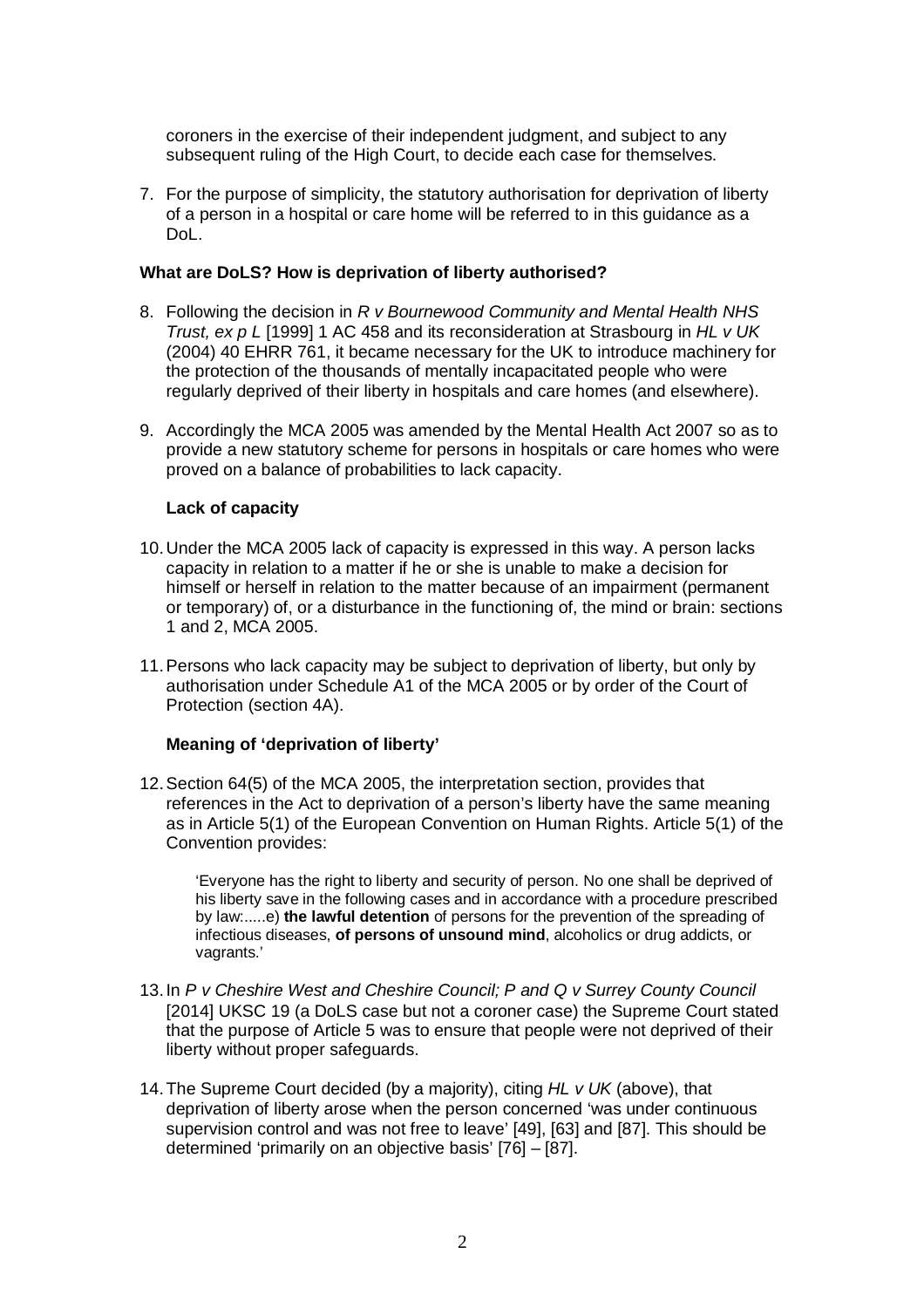- 15.It did not matter that the patient in hospital or the resident of a care home was content or compliant or voiced no objection. As Lady Hale said at [46], 'A gilded cage is still a cage.'
- 16.Accordingly, once there is, or is likely to be, deprivation of liberty, the detention must be authorised under the DoLS scheme in the MCA 2005.

### **Authorisation**

17.An authorisation which deprives a person of his or her liberty is obtained in the following way. The 'managing authority' of the hospital or care home (public or private) may request authorisation from the 'supervisory body'. There must be a request **and** an authorisation before a person is lawfully deprived of his or her liberty.

#### *The managing authority*

18.The managing authority of an NHS hospital is the health trust, board or special health authority. For independent (private) hospitals the managing authority is the person registered or required to be registered by statute. For care homes the managing authority is the person registered or required to be registered by statute. See paragraphs 175-178, Schedule A1.

*The supervisory body*

19.Since 2009 the supervisory body for all hospitals and care homes, both public and private, is the local authority.

*Standard and urgent authorisations*

- 20.There are two types of authorisation: standard authorisations and urgent authorisations.
- 21.The DH has issued forms and guidance: see https://www.gov.uk/government/collections/dh-mental-capacity-act-2005 deprivation-of-liberty-safeguards . Form No.1 is for urgent authorisations, Form No.12 for standard authorisations.
- 22.The *DoLS Code of Practice* issued by the DH can be found at http://webarchive.nationalarchives.gov.uk/20130107105354/http://www.dh.gov.uk /prod\_consum\_dh/groups/dh\_digitalassets/@dh/@en/documents/digitalasset/dh\_ 087309.pdf
- 23.Standard authorisations are made by the local authority. They must state in writing (amongst other things) the name of the person to be detained, the hospital or care home at which deprivation of liberty is authorised, the duration of the authorisation, the purpose for which it was given, the reason why each qualifying requirement (see below) was met, and 'any conditions' subject to which the authorisation is given. It may be renewed. See paragraphs 21-73, Schedule A1.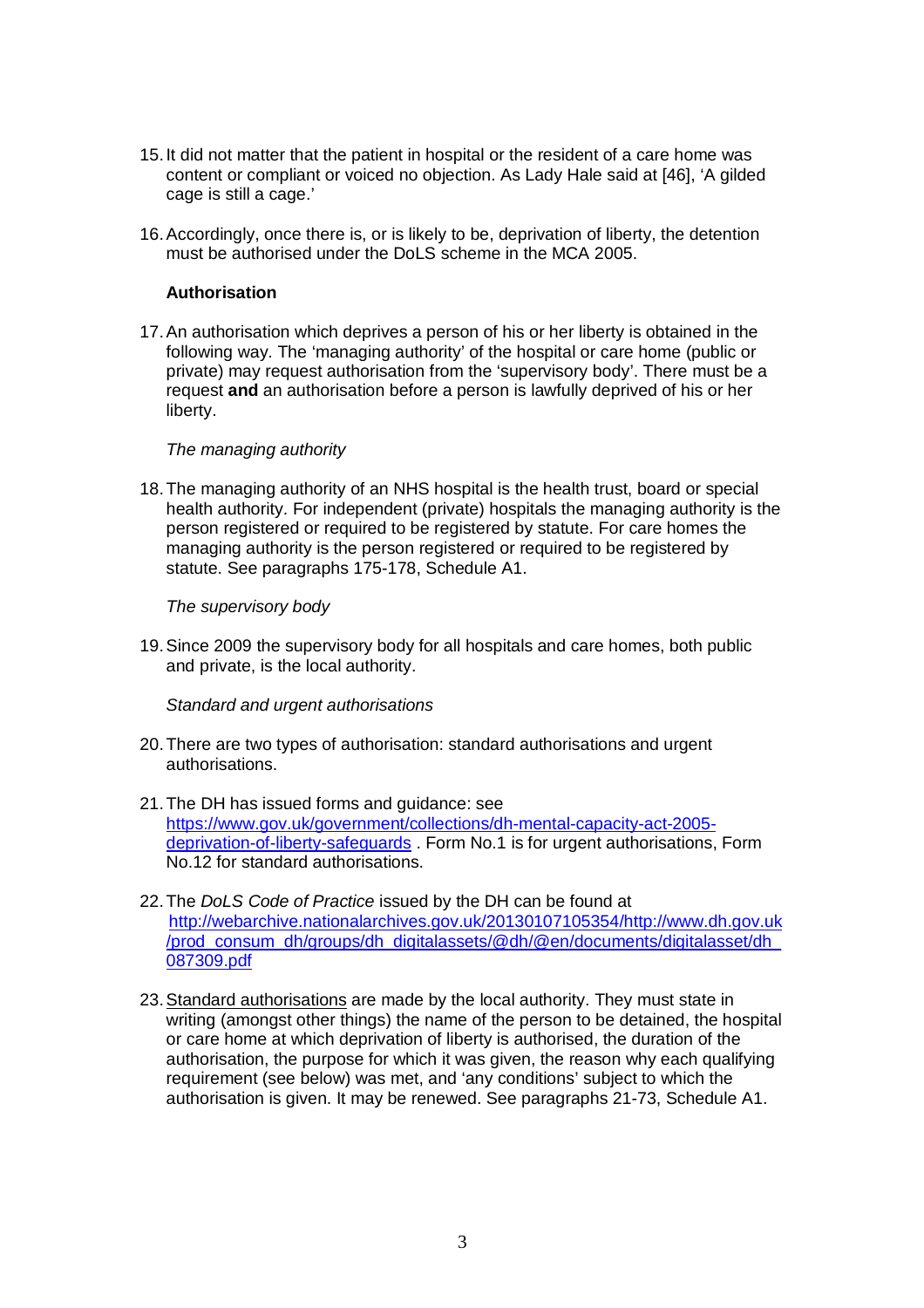- 24.There is a statutory duty upon the managing authority of a hospital or care home to apply for authorisation where the qualifying requirements are likely to be met within the following 28 days. See paragraphs 24-26, Schedule A1.
- 25.Urgent authorisations are made by the managing authority of the hospital or care home in urgent cases only, for a period of seven days, pending a request for a standard authorisation. They do not involve recourse to the supervisory body. See paragraphs 74-90, Schedule A1.
- 26.Once the authorisation is given (standard or urgent), the hospital or care home may deprive the person of their liberty by detaining the person for the purpose of their being given care or treatment. See paragraph 1(2), Schedule A1.

#### **Safeguards**

- 27.Safeguards (as in the phrase Deprivation of Liberty Safeguards) are provided by Schedule A1 of the MCA 2005. They involve a rigorous procedure of assessment and authorisation, independent of the hospital or home.
- 28.Safeguards are provided by the precondition of six qualifying requirements having to be met. These are the age, mental health, mental capacity, best interests, eligibility and no refusals requirements. See paragraph 12, Schedule A1.
- 29.Following a request the supervisory body must carry out assessments of all qualifying requirements before granting an authorisation: paragraph 33, Schedule A1. The six assessments must be completed by a minimum of two assessors, usually including a social worker or care worker, sometimes a psychiatrist or other medical person (see *DoLS Code of Practice* 4.13-4.57). If all assessments are in writing and 'positive', ie all qualifying requirements are met, the supervisory body must give a standard authorisation: paragraph 50, Schedule A1. This authorisation may be 'reviewed' by the supervisory body later.
- 30.As one would expect, where the liberty of the subject is at stake, the provisions are detailed and extensive. There are 188 paragraphs in Schedule A1. It is not the purpose of this guidance to detail all the requirements and conditions.

#### **Court of Protection**

- 31.The Court of Protection may make a similar order authorising deprivation of liberty in a domestic setting (outside hospitals and care homes) in relation to personal welfare: see sections 4A and 16 of the MCA 2005. This will include a placement in a supported living arrangement.
- 32.The authorisation of any DoL may be challenged in the Court of Protection: section 21A, MCA 2005. See, for example, *RB (by his Litigation Friend, the Official Solicitor*) *v Brighton and Hove City Council* [2014] EWCA Civ 561 (unsuccessful application to terminate a standard authorisation).

#### **No challenge to validity of DoLS before coroner**

33.Where an authorisation to deprive a person of liberty has been given, its validity cannot be challenged by or before a coroner.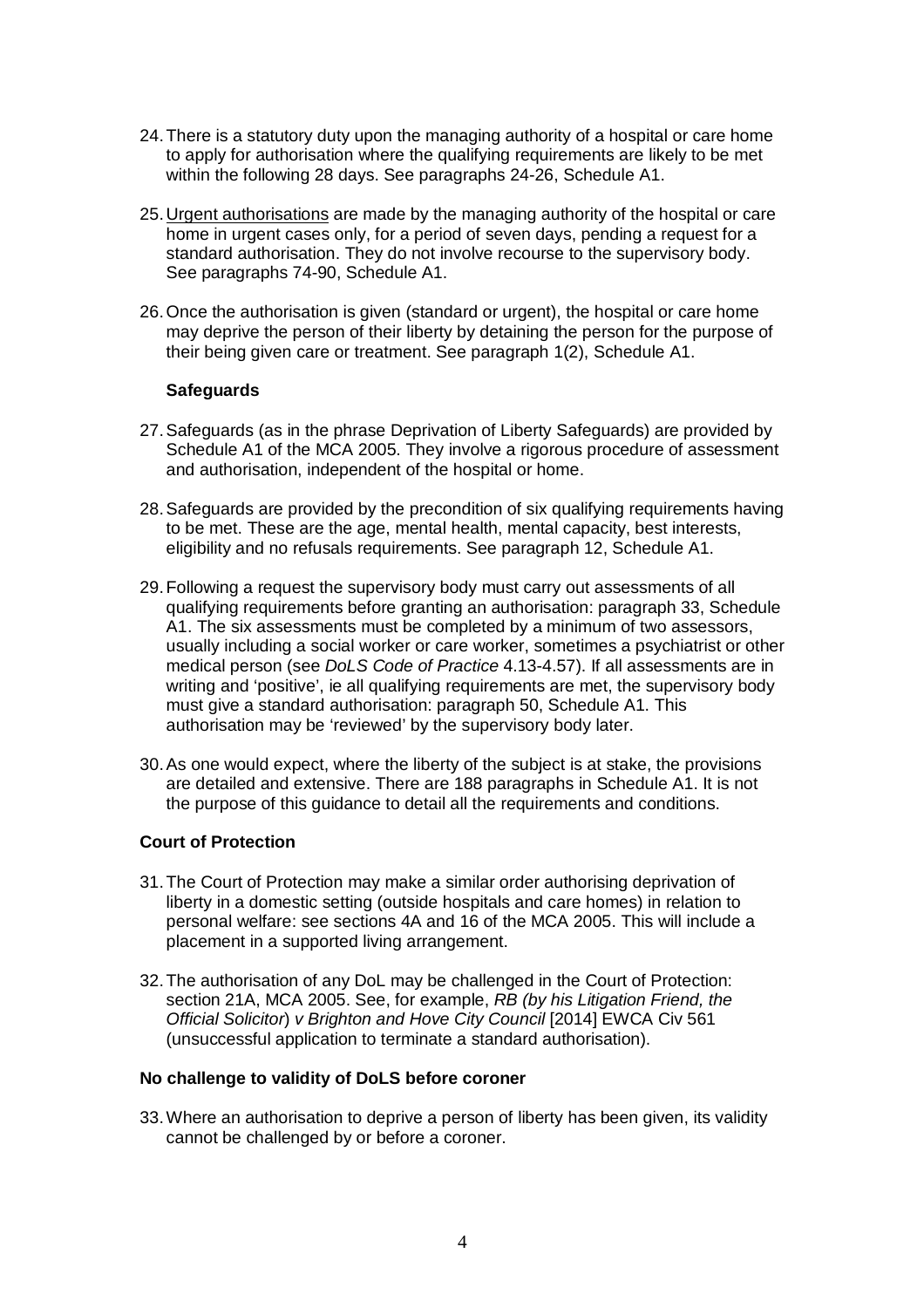# **The Coroners and Justice Act 2009: 'in state detention'**

- 34.In order to decide whether a coroner must investigate the death of a person who was subject to a DoL, it is necessary to consider the relevant provisions of the 2009 Act. Has a person who was subject to a DoL died in state detention for the purposes of the 2009 Act?
- 35.A coroner must commence an investigation into a person's death under the relevant wording of section 1 of the 2009 Act where the coroner has reason to suspect that 'the deceased died while in custody **or otherwise in state detention**': section 1(2)(c). The Explanatory Notes to section 1 suggest that state detention includes persons 'held under mental health legislation': paragraph 61.
- 36.'**State detention**' is defined in section 48(2). 'A person is in state detention if he or she is compulsorily detained by a public authority within the meaning of section 6 of the Human Rights Act 1998.' Section 6 is headed 'Acts of public authorities'.
- 37.If a duty to investigate arises under section 1, the investigation may not be discontinued if the coroner has reason to suspect that the deceased 'died while in custody **or otherwise in state detention**': section 4(2)(b). In those circumstances the coroner must therefore hold an inquest: section 6.

# **Two opposing views**

- 38.Two alternative views have been expressed about DoLS and whether they are included within the phrase 'in state detention'.
- 39.The first view is that the deprivation of liberty of DoLS extends more widely than cases of ordinary physical detention, for example to cases of persons living in relative normality, not seeking to leave or complaining about being restrained, but would be restrained if they sought to leave. See *Jervis on Coroners* 13<sup>th</sup> Edn. (2014) at paragraph 5-85.
- 40.In addition *Jervis* suggests that the restraint, such as it is, is outside the scope of the definition of state detention in section 48(2) (above) when it is not by a 'public authority' for the purposes of the Human Rights Act 1998, as for example in the case of a private care home.
- 41. On this view the death of a person in hospital or a care home who was subject to a DoL would not automatically require a coroner's investigation. Indeed in most cases there would be no need for an investigation, although the coroner would have to decide on a case by case basis whether one was necessary.
- 42.The second and opposing view is that a person subject to a DoL falls squarely within the 2009 Act's definition of 'in state detention'. However quiet and comfortable the person may be in, say, a care home, the reality of their position is that they have been deprived of their liberty by the authority of the state and are being held in detention under that authority - as in 'the gilded cage' referred to by Lady Hale.
- 43.On this view, whether intended by Parliament or not, all persons who die subject to a DoL must be the subject of a coroner investigation, whether the death was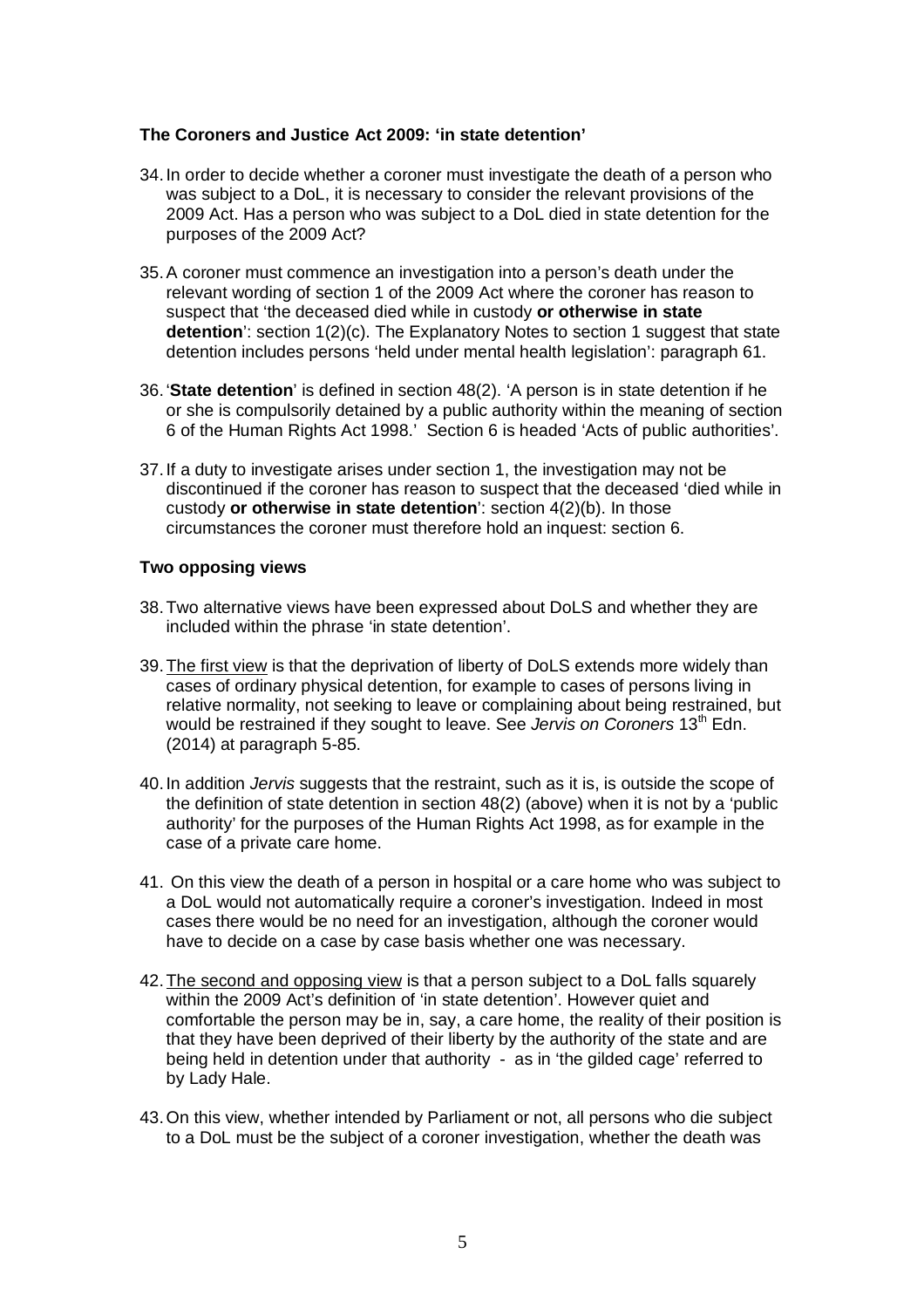from natural causes or not. For the purposes of the 2009 Act they were 'in state detention', therefore section 1 is triggered.

44.These two competing views are not easily reconciled. They may ultimately be a matter for decision of the High Court. The former view, for example, may require coroners to consider every DoLS death on a case by case basis to see if an investigation is required. Some coroners say that the burden of doing so would be immense. The latter view, for example, may cause local authorities great concern over additional and unexpected expenditure by the coroner service as a result of many extra inquests.

### **The Chief Coroner's view**

- 45.The Chief Coroner favours the second view. It is his opinion that, on the law as it now stands, the death of a person subject to a DoL should be the subject of a coroner investigation because that person was in state detention within the meaning of the Coroners and Justice Act 2009.
- 46.The Chief Coroner, who sits in the High Court on coroner cases, is not providing a judgment or ruling. This guidance is no more than the expression of an opinion, subject to the ruling of the High Court. Coroners, who are of course entitled to make their own independent judicial decisions, will do as they see fit in any particular case. But they are invited to take this guidance into account.
- 47.The Chief Coroner's view is the view which was expressed in the Chief Coroners Guide to the Coroners and Justice Act 2009 Act at paragraph 54:

'This [the definition of 'state detention' in section 48(2)], in effect, extends the definition of state detention to institutions such as immigration detention and secure mental health hospitals. It would also appear to extend to deprivation of liberty orders (Schedule A1, Mental Capacity Act 2005).'

- 48.The Ministry of Justice collaborated with the Chief Coroner on the Guide and approved this wording.
- 49.The Department of Health also shares this view.
- 50.It was also the view of the Government in 2009 as expressed during the passage of the Coroners and Justice Bill. In response to questions from the Joint Parliamentary Committee on Human Rights, the then Government acknowledged that 'in state detention' would include the following circumstances:

(a) detention by a constable or other public authority pursuant to statutory or common law powers;

(b) **detention or deprivation of liberty pursuant to the requirements of mental health legislation, including the Mental Health Act 1983 and the Mental Capacity Act 2005, as amended by the Mental Health Act 2007**;

- (c) the placement of a child in secure accommodation;
- (d) detention pursuant to immigration and asylum legislation; and

(e) the detention of any person in custody or otherwise detained while he or she is being transported from one place to another.".

51.In accepting that the examples in the above list would come under the definition of state detention, the then Government considered that listing them in the Bill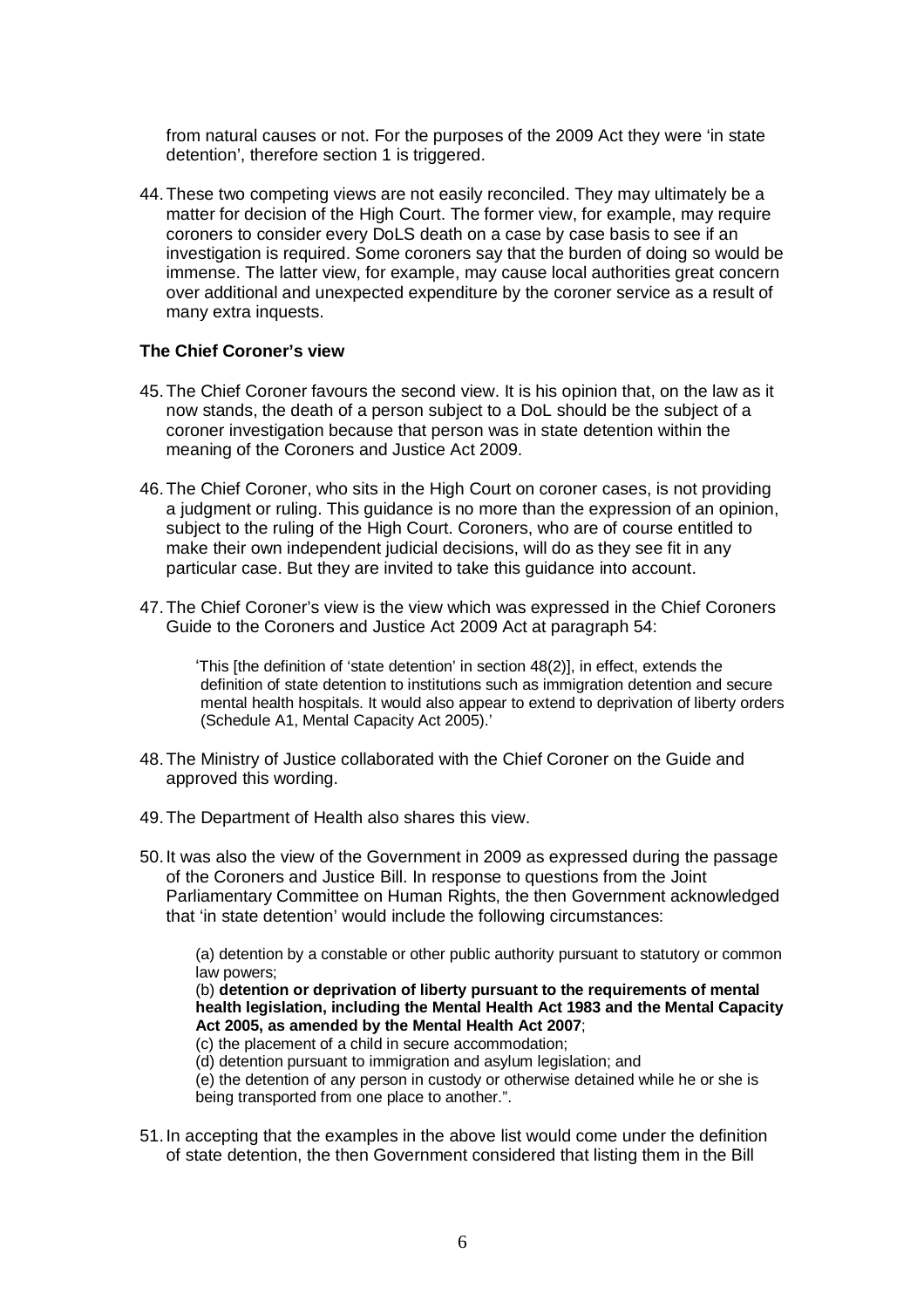was unnecessary. On this basis it could be said that the wording of the 2009 Act, which makes no reference to DoLS, was clearly intended by the drafters of the 2009 Act to include DoLS in the meaning of 'in state detention'.

- 52.This view appears to accord with the Explanatory Notes to section 1 of the 2009 Act (see paragraph 35 above).
- 53.It should of course be noted that the High Court may be less willing to resort to some of these extra-statutory materials in interpreting relevant provisions of the 2009 Act.
- 54.This view may be further supported by the language used in Schedule A1 of the MCA 2005 which refers to a person 'detained in a hospital or care home' and 'place of detention'. In short once the relevant conditions are satisfied, the person is detained by operation of law. This appears to be consistent with 'compulsorily detained' in section 48(2) of the 2009 Act.
- 55.This view suggests that those subject to DoLS are subject in plain language to the restrictions of state detention. They are detained compulsorily under the statutory framework of the state. There should therefore be a coroner's investigation (including inquest: section 6) in all cases.

#### **Public authority**

- 56.On the 'public authority' point, it is certainly arguable that all hospitals and care homes are public authorities for the purposes of the Human Rights Act (see section 48(2) above). Those in public ownership clearly are. Those in private ownership will be if they are carrying out 'functions of a public nature', so as to fall within the meaning of 'public authority' in section 6(3)(b) of the Human Rights Act 1998.
- 57.On this point see, for example, *R (A) v Partnerships in Care Ltd* [2002] 1 WLR 2610, in which a private provider of mental health care was held to be a functional public authority, performing public functions within the meaning of section 6(3)(b) of the Act. By contrast the decision in *YL v Birmingham City Council* [2008] 1 AC 95 decided on its particular facts that the private care home was not a public body, but was providing a service for which it charged the local authority a fee for some of its residents but not all. However, the decision in *YL* has been reversed since by statute. Section 145 of the Health and Social Care Act 2008 states that where accommodation, together with nursing or personal care, is provided by a private care home and the local authority are paying for it, the care home is deemed to be a 'public authority' for the purposes of section 6(3)(b) of the Human Rights Act.
- 58.There is also an argument that the local authority, which as the supervisory body authorises a person to be deprived of their liberty by a DoL, is the relevant public authority. On the other hand section 64(6) of the MCA 2005 provides that for the purposes of references to deprivation of a person's liberty 'it does not matter whether a person is deprived of his liberty by a public authority or not'. That suggests that the detention is the act of the managing authority, not the supervisory body.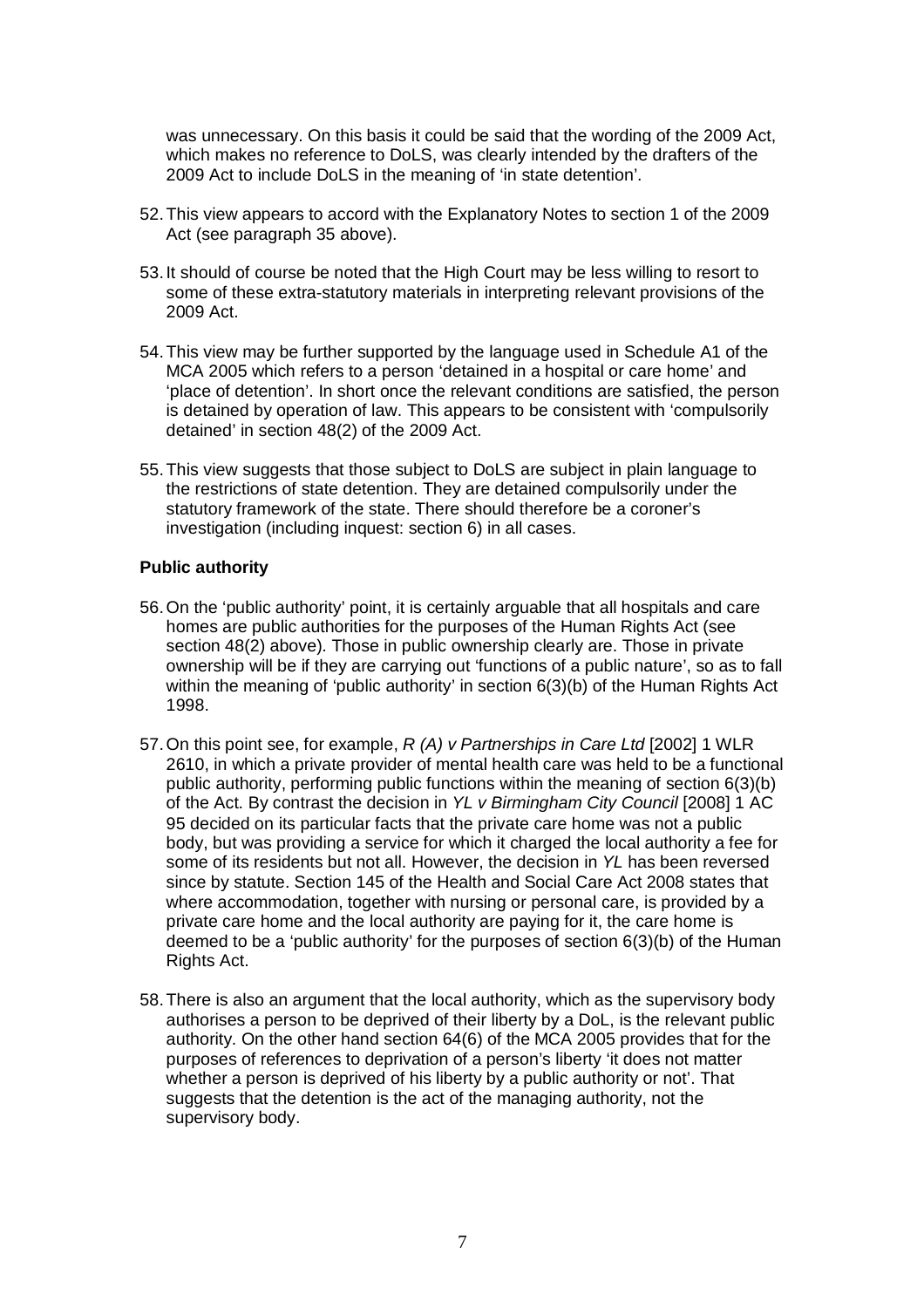59.The ultimate question might therefore be: Is the detention by the managing authority in the case of a private care home a public function? The answer to that question may well be Yes. The detention is a public function because of the detailed statutory scheme which permits it. The exercise of powers of compulsory detention could therefore be considered a public function for the purposes of section 6 of the Human Rights Act.

# **Inquest with jury?**

60.In many cases there will be no need for a jury inquest. The mandatory requirement for an inquest to be held with a jury where 'the deceased died in custody or otherwise in state detention' does not apply to deaths from natural causes. It only applies where the death is a violent or unnatural one or the cause of death is unknown: section 7(2)(a) of the 2009 Act.

# **Article 2**

- 61.The mere fact that the inquest will be concerned with a death 'in state detention' does not mean that it will necessarily be an Article 2 inquest. In some cases it may be. But in many cases, particularly those where the death is from natural causes, there will be no arguable breach of the state's general duty to protect life. Nor will there be any arguable breach of the *Osman* test that the state knew or ought to have known of a real or immediate risk to the life of the deceased and failed to take measures within the scope of their powers: *Osman v UK* [1998] 29 EHRR 245.
- 62.Accordingly, in most cases the procedural duty to hold a *Middleton* inquest and ascertain under section 5(2) of the 2009 Act 'in what circumstances' the deceased came by his or her death may not apply. The Chief Coroner emphasises that this view on the application of Article 2 is subject to any ruling to the contrary by the High Court. There may be arguments both ways.
- 63.The Article 2 procedural duty may, however, arguably arise where the death is not from natural causes and/or the fact of detention under DoLS may be a relevant factor in the cause of death.

# **Conclusions**

- **64.The Chief Coroner's present view, subject to a decision of the High Court, is that any person subject to a DoL is 'in state detention' for the purposes of the 2009 Act.**
- 65.When that person dies the death should therefore be reported to the coroner and the coroner should commence an investigation under section 1.
- 66.The person is not 'in state detention' for these purposes until the DoL is authorised.
- 67.Where the authorisation relates to a care home and the person is removed to a hospital and dies there (or in transit), coroners should err on the side of caution in deciding that the DoL may extend from the care home to the hospital in cases of medical necessity and therefore an investigation must be commenced. Even if the DoL is strictly place-specific (see paragraphs 25-26, Schedule A1), the law of